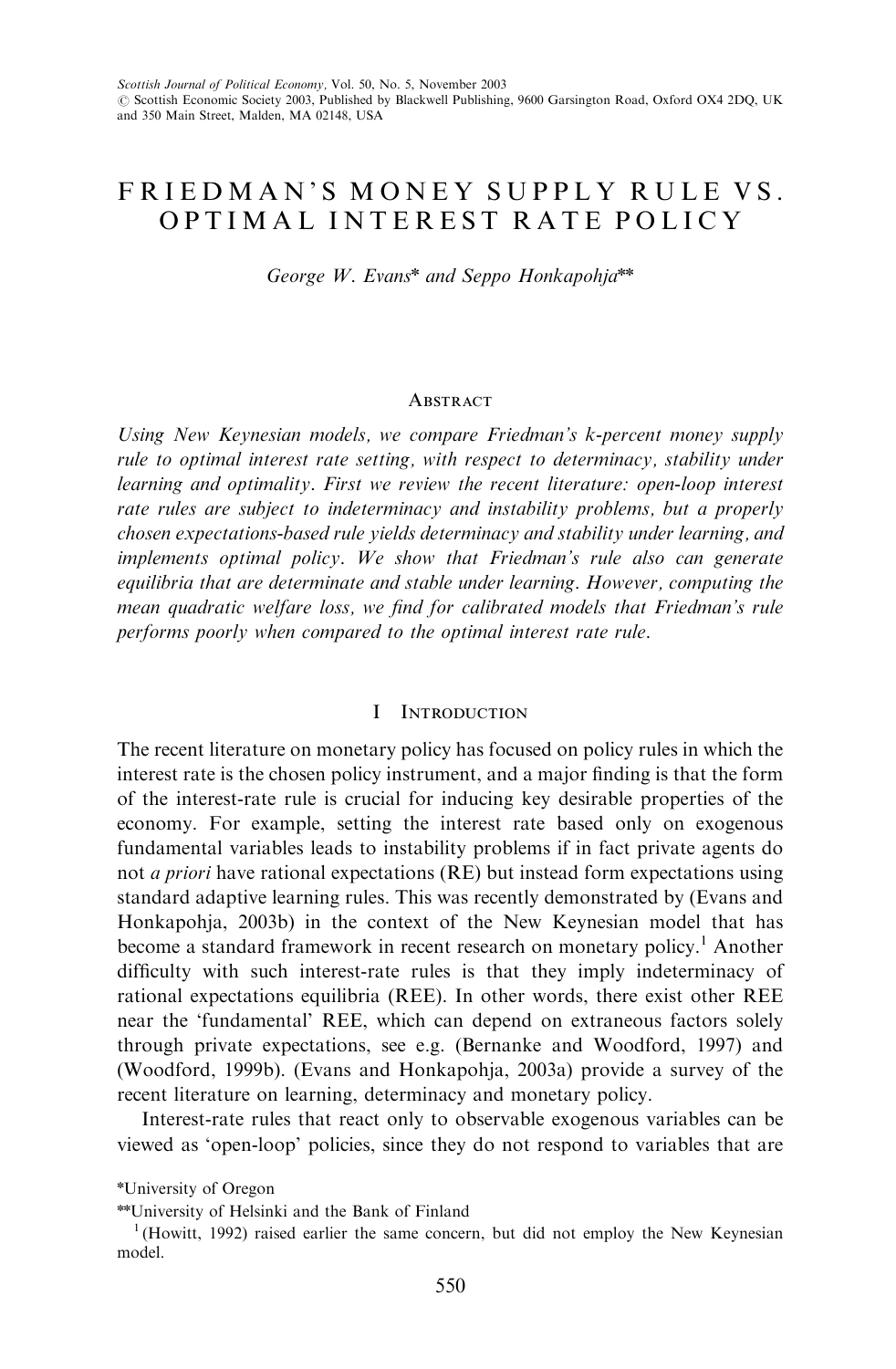endogenous to the economy. Making the interest rate depend on lagged endogenous variables, including possibly the lagged interest rate itself, may or may not provide a remedy to these problems. On this point see Evans and Honkapohja (2002a) for the case of optimal monetary policy under commitment and Bullard and Mitra (2001, 2002) for the case of instrument (or Taylor) rules. Evans and Honkapohja (2002a, 2003b) have argued that interest-rate setting should react to private forecasts of the endogenous variables, i.e. to inflation and output gap forecasts. Evans and Honkapohja (2002a) show that a reaction function of this type, with appropriately chosen parameters, can implement the optimal policy under commitment in a way that ensures both stability under learning and determinacy of the desired solution. In this paper we first review the results for this 'expectations-based' policy rule.

Our recommended implementation of optimal policy is, by its nature, a 'closed-loop' policy that requires considerable information. In particular, our policy rule depends on obtaining accurate measurements of both private expectations and exogenous shocks, and is based on a correct specification of the structural model and known values of key structural parameters.<sup>2</sup> These demanding requirements suggest that it may be worth considering alternative open-loop policies. Are all open-loop policies subject to indeterminacy and learning instability? If these problems can be avoided, how satisfactory are these alternative policies in terms of achieving the policy objectives? To investigate this issue we here focus on a venerable, simple open-loop policy, namely Friedman's k-percent money supply rule. This rule was initially suggested by Friedman (1948, 1959) in part as a way to cope with parameter and model uncertainty.

Our results are easily summarized. Based on numerical calculations for calibrated New Keynesian models, we find that the Friedman k-percent rule appears to induce both determinacy and stability under learning. Thus this openloop money supply rule does meet some key requirements for a desirable monetary policy. We then turn to consideration of its performance in terms of the usual policy objective function based on expected quadratic loss. Comparing its welfare loss to that of the optimal policy, we find substantially poorer performance of the k-percent rule. Thus Friedman's rule appears unsatisfactory in this standard model incorporating monopolistic competition and price stickiness.

# II The Model

We use the standard log-linearized New Keynesian model as the analytical framework, see e.g., Clarida, Gali, and Gertler (1999) for details and references to the original nonlinear models that lead to this linearization. The model contains two behavioral equations of the private sector:

$$
x_t = -\varphi(i_t - E_t^* \pi_{t+1}) + E_t^* x_{t+1} + g_t, \tag{1}
$$

is the 'IS' curve derived from the Euler equation for consumer optimization and

$$
\pi_t = \lambda x_t + \beta E_t^* \pi_{t+1} + u_t, \qquad (2)
$$

 $2$ (Evans and Honkapohja, 2003a) indicate how many of these problems can be treated.

 $\circ$  Scottish Economic Society 2003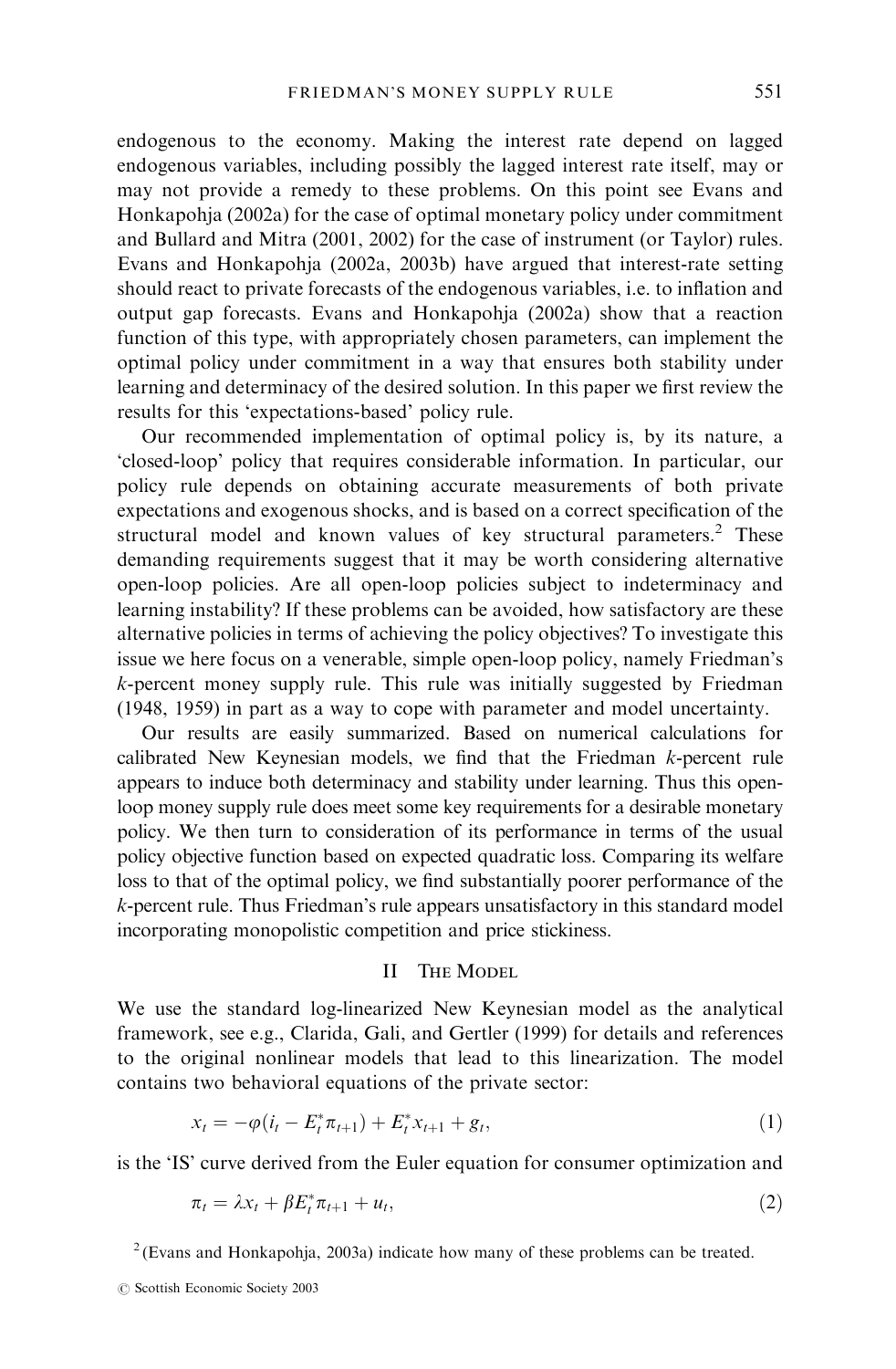is the price setting rule for the monopolistically competitive firms. Here  $x_t$  and  $\pi_t$ denote the output gap and inflation for period  $t$ , respectively.  $i_t$  is the nominal interest rate.  $E_t^* x_{t+1}$  and  $E_t^* \pi_{t+1}$  denote the private sector expectations of the output gap and inflation next period. Since our focus is on learning behavior, these expectations need not be rational  $(E_t$  without  $*$  denotes RE). The parameters  $\varphi$  and  $\lambda$  are positive and  $\beta$  is the discount factor of the firms so that  $0 < \beta < 1$ .

For simplicity, the shocks  $g_t$  and  $u_t$  are assumed to be observable random shocks, where:

$$
\begin{pmatrix} g_t \\ u_t \end{pmatrix} = V \begin{pmatrix} g_{t-1} \\ u_{t-1} \end{pmatrix} + \begin{pmatrix} \tilde{g}_t \\ \tilde{u}_t \end{pmatrix}, \tag{3}
$$

and where:

$$
V = \begin{pmatrix} \mu & 0 \\ 0 & \rho \end{pmatrix},
$$

 $0<|\mu|<1$ ,  $0<|\rho|<1$  and  $\tilde{g}_t \sim \text{iid}(0, \sigma_g^2)$ ,  $\tilde{u}_t \sim \text{iid}(0, \sigma_u^2)$  are independent white noise.  $g_t$  represents shocks to government purchases and as well as to potential output.  $u_t$  represents any cost push shocks to marginal costs other than those entering through  $x_t$ . To simplify the analysis, we also assume throughout the paper that  $\mu$  and  $\rho$  are known (if not, these parameters could be made subject to learning).

It remains to specify how monetary policy is conducted.<sup>3</sup> There are two natural possibilities for the choice of the monetary instrument: the interest rate and the money supply. We consider each in turn, starting with the former.

# III Optimal Interest-Rate Setting

We consider an interest-rate policy that is derived explicitly to maximize a policy objective function. This is frequently taken to be of the quadratic loss form, i.e.

$$
E_t \sum_{s=0}^{\infty} \beta^s \left[ \left( \pi_{t+s} - \bar{\pi} \right)^2 + \alpha x_{t+s}^2 \right], \tag{4}
$$

where  $\bar{\pi}$  is the inflation target. This type of optimal policy is often called 'flexible' inflation targeting' in the current literature, see e.g., Svensson (1999, 2003).  $\alpha$ is the relative weight on the output target and strict inflation targeting would be the case  $\alpha = 0$ . The policymaker is assumed to have the same discount factor  $\beta$  as the private sector.<sup>4</sup> We remark that the presence of the two shocks  $g_t$  and  $u_t$ makes the problem of policy optimization non-trivial, since policy has only a

<sup>&</sup>lt;sup>3</sup>As is common, we leave hidden the government budget constraint and the equation for the evolution of government debt. This is acceptable provided fiscal policy appropriately accommodates the consequences of monetary policy for the government budget constraint. See for example, Chadha and Nolan (2003). The interaction of monetary and fiscal policy can be important for the stability of equilibria under learning, see Evans and Honkapohja (2002b) and McCallum (2002).

<sup>&</sup>lt;sup>4</sup>It is well known that the objective function (4) can be interpreted as a quadratic approximation to the utility function of the representative agent.

 $\circ$  Scottish Economic Society 2003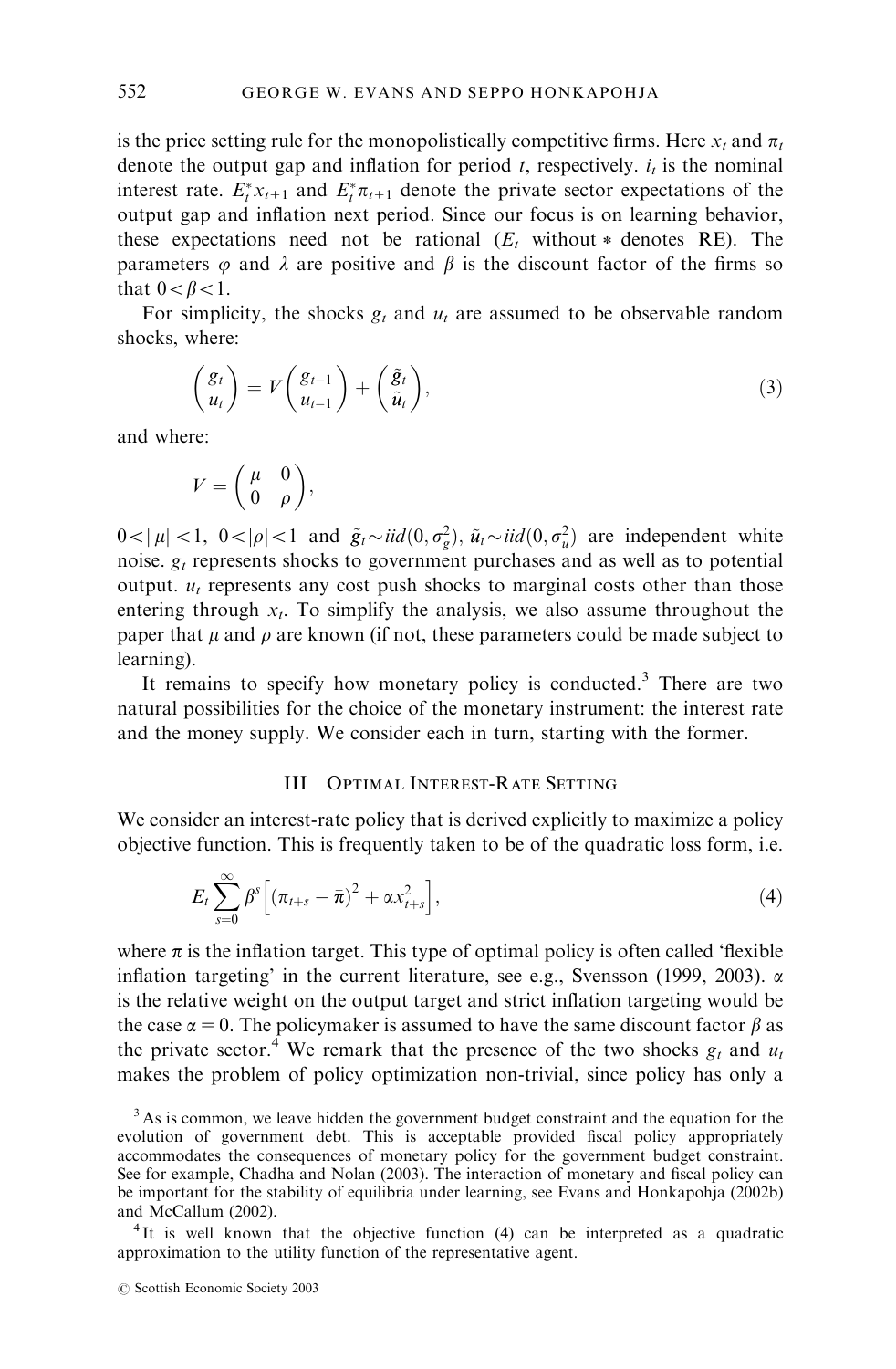single instrument, the interest rate or the money supply, under its control. The  $u_t$ shock is particularly troublesome as it leads to a trade-off between the variability of the output gap and the variability of inflation.

The literature on optimal policy distinguishes between optimal policy under commitment and discretion, e.g. compare Evans and Honkapohja (2002a) and Evans and Honkapohja (2003b). Under commitment the policymaker can do better because commitment can have effects on private expectations beyond those achieved under discretion. Solving the problem of minimizing (4), subject to (2) holding in every period, and assuming RE leads to a series of first order conditions for the optimal dynamic policy. This policy exhibits time inconsistency, in the sense that policymakers would have an incentive to deviate from the policy in the future. However, this policy performs better than discretionary policy.

Assuming that the policy has been initiated at some point in the past and setting  $\bar{\pi} = 0$  without loss of generality, the first-order condition specifies:

$$
\lambda \pi_t + \alpha (x_t - x_{t-1}) = 0 \tag{5}
$$

in every period.<sup>5</sup> In contrast the corresponding policy under discretion specifies  $\lambda \pi_t + \alpha x_t = 0$ . We will focus on the commitment case, which delivers superior performance.

Condition (5) for optimal policy with commitment is not a complete specification of monetary policy, since one must still determine an  $i_t$  rule (also called a 'reaction function') that implements the policy. It turns out that a number of interest-rate rules are consistent with the model  $(1)$ – $(2)$ , the optimality condition (5), and rational expectations. Some of the ways of implementing 'optimal' monetary policy make the economy vulnerable to either indeterminacy or instability under learning or both, while other implementations are robust to these difficulties. For an overview see Evans and Honkapohja (2003a).

Expectations-based optimal rules are advocated in Evans and Honkapohja (2002a), who argue that observable private expectations should be appropriately incorporated into the interest-rate rule. If this is done, it can be shown that the REE will be stable under learning and thus optimal policy can be successfully implemented. The desired rule is obtained by combining the IS curve (1), the price setting equation (2) and the first-order optimality condition (5), treating the private expectations as given. Eliminating  $x_t$  and  $\pi_t$  form these equations, but not imposing the rational expectations assumption, leads to an interest-rate equation:

$$
i_{t} = \delta_{L}x_{t-1} + \delta_{\pi}E_{t}^{*}\pi_{t+1} + \delta_{x}E_{t}^{*}x_{t+1} + \delta_{g}g_{t} + \delta_{u}u_{t},
$$
\n(6)

<sup>5</sup>Treating the policy as having been initiated in the past corresponds to the 'timeless perspective' described by Woodford (1999a, 1999b).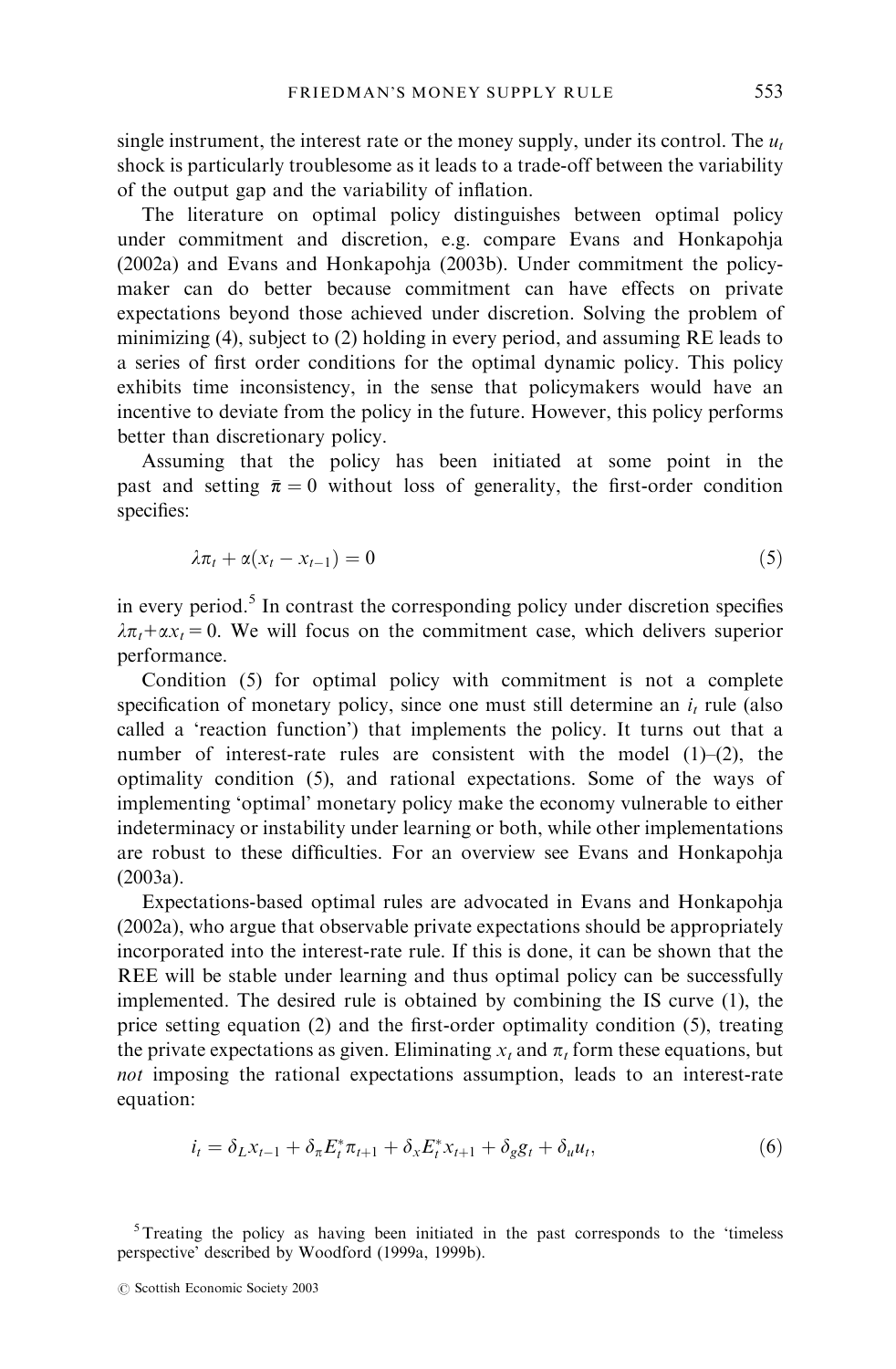under commitment with coefficients:

$$
\delta_L = \frac{-\alpha}{\varphi(\alpha + \lambda^2)},
$$
  
\n
$$
\delta_{\pi} = 1 + \frac{\lambda \beta}{\varphi(\alpha + \lambda^2)}, \delta_{\pi} = \varphi^{-1},
$$
  
\n
$$
\delta_g = \varphi^{-1}, \delta_u = \frac{\lambda}{\varphi(\alpha + \lambda^2)}.
$$

Given the interest-rate rule (6) we can obtain the reduced form of the model and study its properties. The reduced form is:

$$
\begin{pmatrix} x_t \\ \pi_t \end{pmatrix} = \begin{pmatrix} 0 & -\frac{\lambda \beta}{\alpha + \lambda^2} \\ 0 & \frac{\alpha \beta}{\alpha + \lambda^2} \end{pmatrix} \begin{pmatrix} E_t^* x_{t+1} \\ E_t^* \pi_{t+1} \end{pmatrix} + \begin{pmatrix} \frac{\alpha}{\alpha + \lambda^2} & 0 \\ \frac{\alpha \lambda}{\alpha + \lambda^2} & 0 \end{pmatrix} \begin{pmatrix} x_{t-1} \\ \pi_{t-1} \end{pmatrix} + \begin{pmatrix} 0 & -\frac{\lambda}{\alpha + \lambda^2} \\ 0 & \frac{\alpha}{\alpha + \lambda^2} \end{pmatrix} \begin{pmatrix} g_t \\ u_t \end{pmatrix}.
$$
\n(7)

Defining:

$$
y_t = \begin{pmatrix} x_t \\ \pi_t \end{pmatrix}
$$
 and  $v_t = \begin{pmatrix} g_t \\ u_t \end{pmatrix}$ ,

the reduced form (7) can be written as:

$$
y_t = ME_t^* y_{t+1} + N y_{t-1} + P v_t \tag{8}
$$

for appropriate matrices M, N and P.

We are interested in the determinacy (uniqueness) of the stationary RE solution and the stability under learning of the REE of interest. The next section outlines these concepts and the methodology for assessing determinacy and stability under learning for multivariate models such as (7).

# Methodology: determinacy and stability under learning

# (i) Determinacy

The first issue of concern is whether under rational expectations the system possesses a unique stationary REE, in which case the model is said to be 'determinate.' If instead the model is 'indeterminate,' there exist multiple stationary solutions and these will include undesirable 'sunspot solutions', i.e. REE depending on extraneous random variables that influence the economy solely through the expectations of the agents.<sup>6</sup>

<sup>&</sup>lt;sup>6</sup>The possibility of interest rate rules leading to indeterminacy was demonstrated in Bernanke and Woodford (1997), Woodford (1999b) and Svensson and Woodford (2003) and this issue was further investigated in Bullard and Mitra (2002) and Evans and Honkapohja (2002a, 2003b).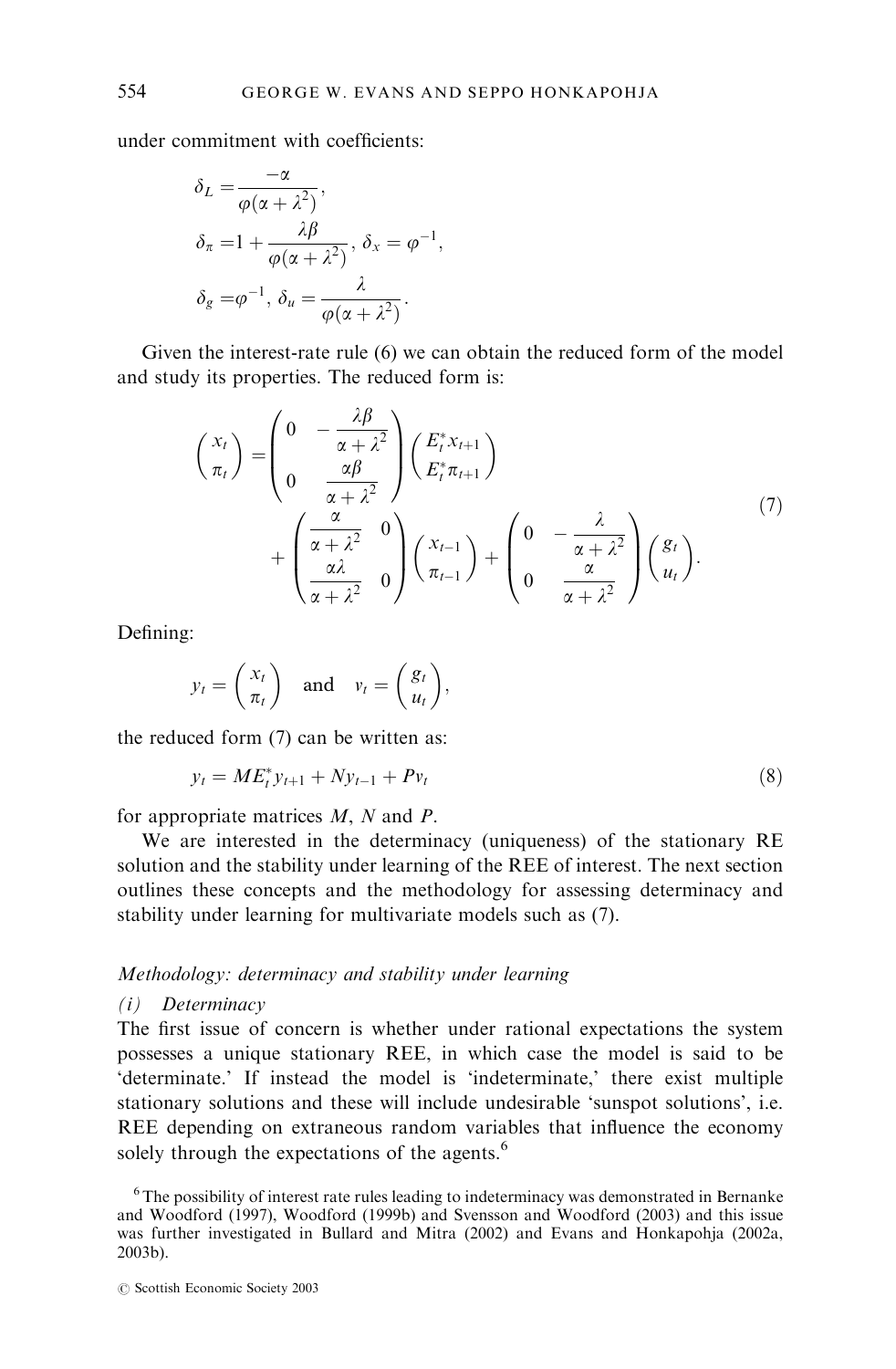Formally, in the determinate case the unique stationary solution for the model (8) takes the 'minimal state variable' (or MSV) form:

$$
y_t = a + by_{t-1} + cv_t,
$$
\n(9)

for appropriate values  $(a, b, c) = (0, \overline{b}, \overline{c})$ . In the indeterminate case there are multiple stationary solutions of this form, as well as non-MSV REE. The general methodology for ascertaining determinacy is given in the Appendix to Chapter 10 of Evans and Honkapohja (2001). The procedure is to rewrite the model in first-order form and compare the number of non-predetermined variables with the number of roots of the forward looking matrix that lie inside the unit circle.

For reduced form  $(7)$  we make use of the fact that the second column of N is zero. Writing  $M = \begin{pmatrix} m_{11} & m_{12} \\ m_{21} & m_{22} \end{pmatrix}$  and  $N = \begin{pmatrix} n_{11} & 0 \\ n_{21} & 0 \end{pmatrix}$  $\begin{pmatrix} 1 & 0 \\ 0 & 1 \end{pmatrix}$ , assuming rational expectations, introducing the new variable  $x_t^L \equiv x_{t-1}$ , and noting that for any random variable  $z_{t+1}$  we have  $E_t z_{t+1} = z_{t+1} + \varepsilon_{t+1}^z$  where  $E_t \varepsilon_{t+1}^z = 0$ , we can rewrite (8) as:

$$
\begin{pmatrix} 1 & 0 & -n_{11} \\ 0 & 1 & -n_{12} \\ 1 & 0 & 0 \end{pmatrix} \begin{pmatrix} x_t \\ \pi_t \\ x_t^L \end{pmatrix} = \begin{pmatrix} m_{11} & m_{12} & 0 \\ m_{21} & m_{22} & 0 \\ 0 & 0 & 1 \end{pmatrix} \begin{pmatrix} x_{t+1} \\ \pi_{t+1} \\ x_{t+1}^L \end{pmatrix} + other,
$$

where 'other' includes terms that are not relevant in assessing determinacy. Assuming  $n_{11} \neq 0$  this can be rewritten as:

$$
\begin{pmatrix} x_t \\ \pi_t \\ x_t^L \end{pmatrix} = J \begin{pmatrix} x_{t+1} \\ \pi_{t+1} \\ x_{t+1}^L \end{pmatrix} + other
$$
 (10)

where:

$$
J = \begin{pmatrix} 1 & 0 & -n_{11} \\ 0 & 1 & -n_{12} \\ 1 & 0 & 0 \end{pmatrix}^{-1} \begin{pmatrix} m_{11} & m_{12} & 0 \\ m_{21} & m_{22} & 0 \\ 0 & 0 & 1 \end{pmatrix}.
$$

Because this model has one predetermined variable, i.e.  $x_t^L$ , the condition for determinacy is that exactly two eigenvalues of  $J$  lie inside the unit circle and one eigenvalue outside. If one or no roots lie inside the unit circle (with the other roots outside), the model is indeterminate.

### (ii) Stability under learning

The second basic issue for models of the form (8) concerns stability under adaptive learning. If private agents follow an adaptive learning rule, will the RE solution of interest be stable, i.e. reached asymptotically by the learning process? If not, the REE is unlikely to be reached because the specified policy is potentially destabilizing.<sup>7</sup> As is usual in the literature, we specifically model learning by agents as taking the form of least squares estimates of parameters that are updated recursively as new data are generated.

 $7$ This is the focus of the papers by Bullard and Mitra (2001, 2002), Evans and Honkapohja (2002a, 2003b) and others.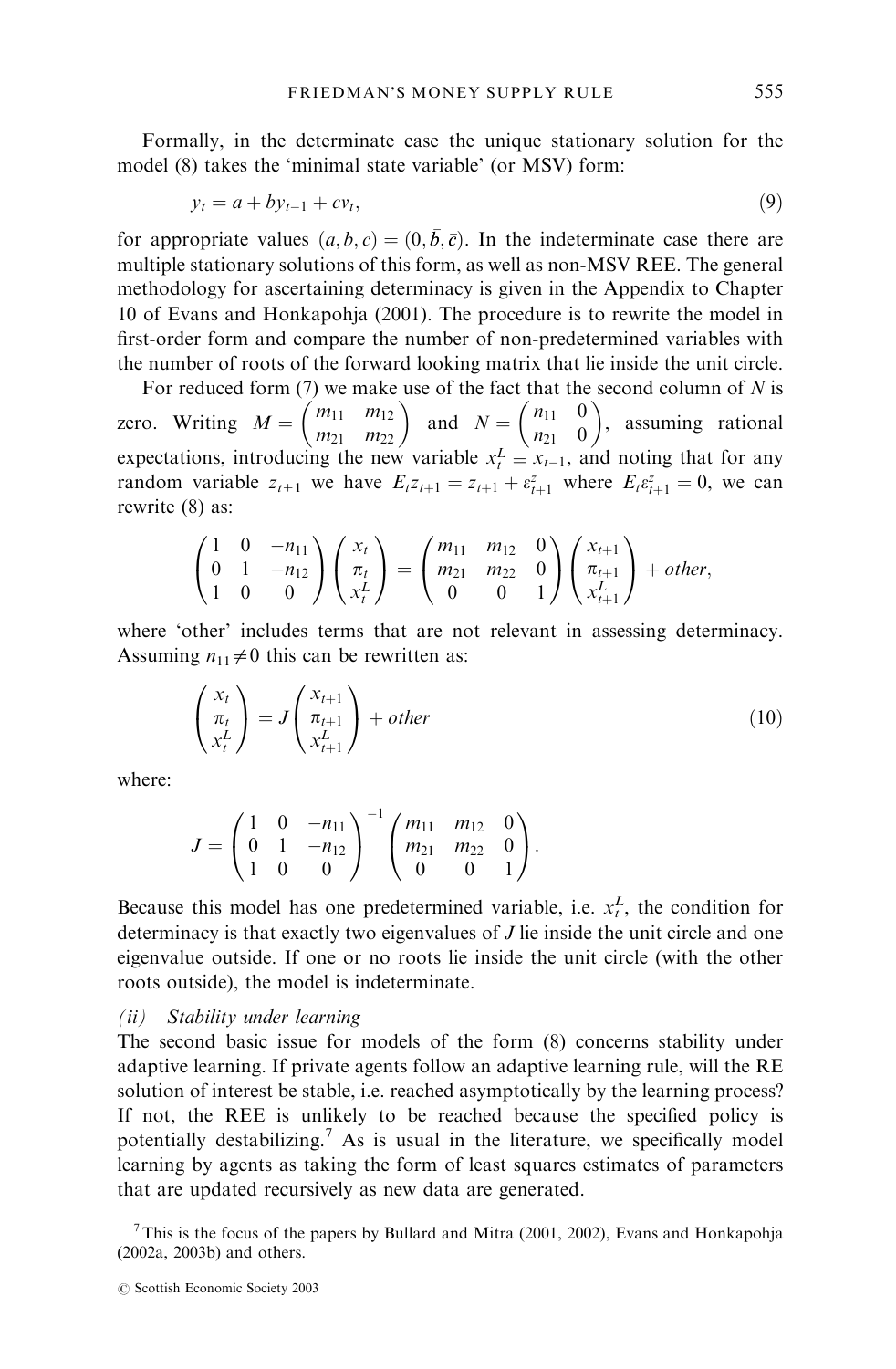To examine stability under least squares learning we treat (9) as the Perceived Law of Motion (PLM) of the agents, i.e. as the form of their econometric model, and assume that agents estimate its coefficients  $a, b, c$  using the available data. (9) is a vector autoregression (VAR) with exogenous variables  $v_t$ , and the estimates  $(a_t, b_t, c_t)$  are updated at each point in time by recursive least squares. Using these estimates, private agents form expectations according to  $E_t^* y_{t+1} =$  $a_t + b_t(a_t + b_t y_{t-1} + c_t v_t) + c_t V v_t$  (where we are assuming for convenience that V is known), and  $y_t$  is generated according to (8). Then at the beginning of  $t+1$ agents use the last data point to update their parameter estimates to  $(a_{t+1}, b_{t+1}, c_{t+1})$ , and the process continues. The question is whether over time  $(a_t, b_t, c_t) \rightarrow (0, \bar{b}, \bar{c})$ . It can be shown that the E-stability principle gives the conditions for local convergence of least squares learning. In what follows, we exploit this connection between convergence of learning dynamics and  $E$ -stability. $8$ 

To define E-stability we compute the mapping from the PLM to the Actual Law of Motion (ALM) as follows. The expectations corresponding to (9), for given parameter values  $(a, b, c)$ , are given by:

$$
E_t^* y_{t+1} = a + b(a + by_{t-1} + cv_t) + cV v_t,
$$
\n(11)

where we are treating the information set available to the agents, when forming expectations, as including  $v_t$  and  $y_{t-1}$  but not  $y_t$ . (Alternative information assumptions are straightforward to consider.) This leads to the mapping from PLM to ALM given by:

$$
T(a, b, c) = (M(I + b)a, Mb2 + N, M(bc + cV) + P).
$$
\n(12)

E-stability is determined by local asymptotic stability of REE  $(0, \overline{b}, \overline{c})$  under the differential equation:

$$
\frac{d}{d\tau}(a,b,c) = T(a,b,c) - (a,b,c),
$$
\n(13)

and the E-stability conditions govern stability under least squares learning. The stability conditions can be stated in terms of the derivative matrices:

$$
DT_a = M(I + \bar{b}),\tag{14}
$$

$$
DT_b = \bar{b}' \otimes M + I \otimes M\bar{b},\tag{15}
$$

$$
DT_c = V' \otimes M + I \otimes M\bar{b},\tag{16}
$$

where  $\otimes$  denotes the Kronecker product and b denotes the REE value of b. The necessary and sufficient condition for E-stability is that all eigenvalues of  $DT_a - I$ ,  $DT_b - I$  and  $DT_c - I$  have negative real parts.<sup>9</sup>

<sup>8</sup>Evans and Honkapohja (2001) provide an extensive analysis of adaptive learning and its implications in macroeconomics.

<sup>&</sup>lt;sup>9</sup>We are excluding the exceptional cases where one or more eigenvalue has zero real part.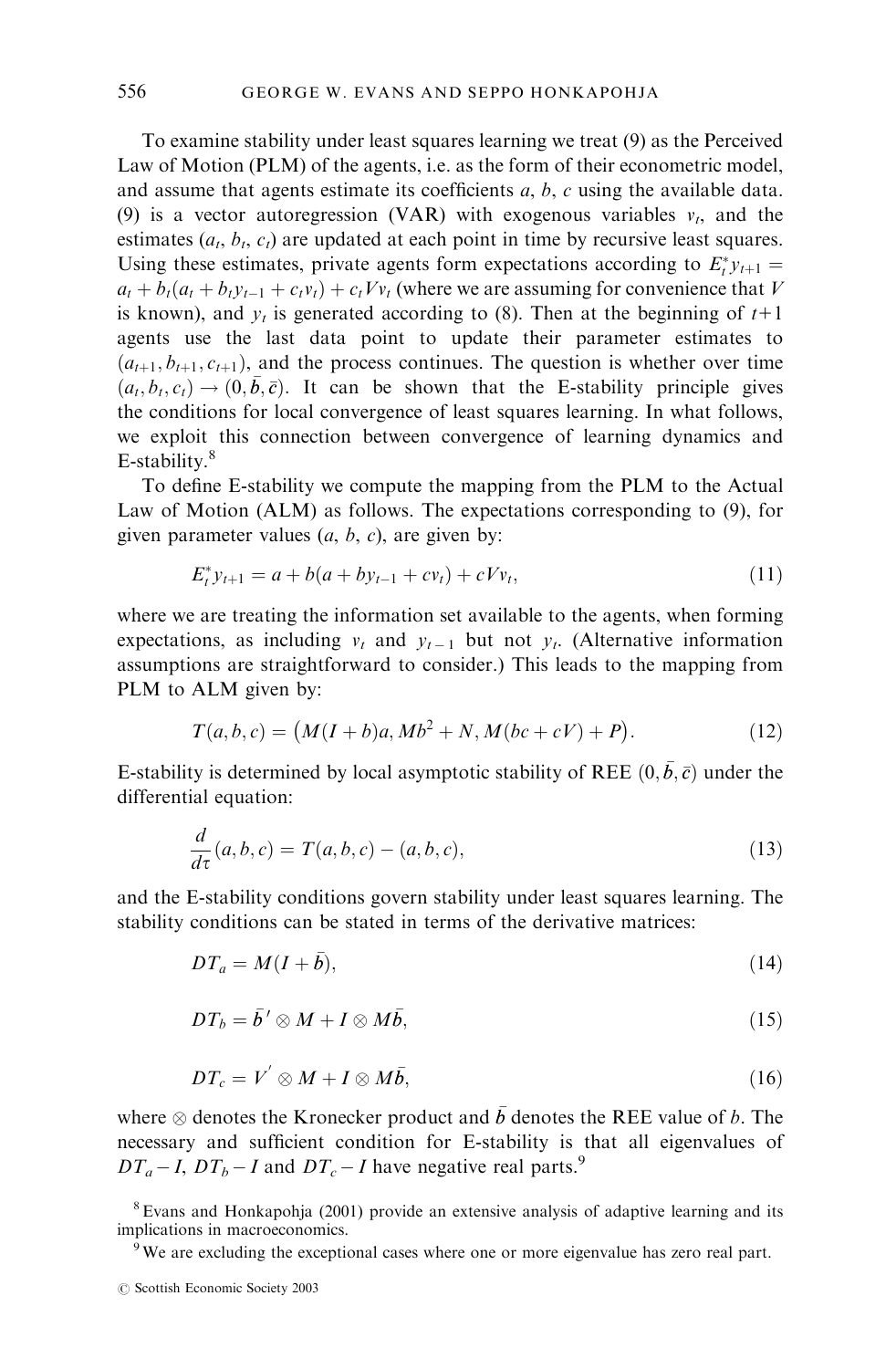### Results for optimal interest-rate setting

Monetary policy that is based on the optimal interest-rate rule (6) will lead to both determinacy and stability and learning. Evans and Honkapohja (2002a) prove the following results to this effect.

PROPOSITION 1: Under the expectations-based reaction function (6) the REE is determinate for all structural parameter values.

It is clearly a desirable property of our proposed monetary policy rule that it does not permit the existence of other suboptimal stationary REE. However, having a determinate REE does not ensure that it is attainable under learning and we next consider this issue for the economy under the interest-rate rule (6).

PROPOSITION 2: Under the expectations-based reaction function (6), the optimal REE is stable under learning for all structural parameter values.

We remark that the expectations-based rule (6) obeys a form of the Taylor principle since  $\delta_{\pi} > 1$ . Partial intuition for Proposition 2 can be seen from the reduced form (7). An increase in inflation expectations leads to an increase in actual inflation that is smaller than the change in expectations since  $\alpha\beta$  $(\alpha + \lambda^2)$  < 1, where the dampening effect arises from the interest-rate reaction to changes in  $E_t^* \pi_{t+1}$  and is a crucial element of the stability result.<sup>10</sup>

# IV Friedman's Money Supply Rule

Friedman's rule stipulates that the nominal money supply is increased by a constant percentage  $k$  from one period to the next. In logarithms the nominal money supply  $M_t$  must thus satisfy:

$$
M_t = M + kt + w_t, \tag{17}
$$

where M is a constant, k is the percentage increase in money supply and  $w_t$ denotes a random noise term, which is assumed to be white noise for simplicity.

The demand for real balances is assumed to depend positively on the output gap  $x_t$  and negatively on the nominal interest rate  $i_t$  and a possible *iid* random shock  $e_t$ . The money market equilibrium or LM curve can then be written as:

$$
M+kt+w_t-p_t=\theta x_t-\eta^{-1}i_t+e_t,
$$

where  $p_t$  is the log of the price level. This yields the formula:

$$
i_t = \eta \theta x_t + \eta p_t - \eta kt - \eta M + \eta (e_t - w_t)
$$
\n(18)

for the nominal interest rate. Note that (18) bears a resemblance to a Taylor rule, except that  $i_t$  now reacts on the price level rather than inflation. It can also be thought of as a form of flexible nominal income targeting in which the

 $\circ$  Scottish Economic Society 2003

 $10$  We remark that an alternative information assumption, which allows forecasts to be functions also of current endogenous variables, is sometimes used in the literature. Stability under the expectations-based reaction function continues to hold for this case.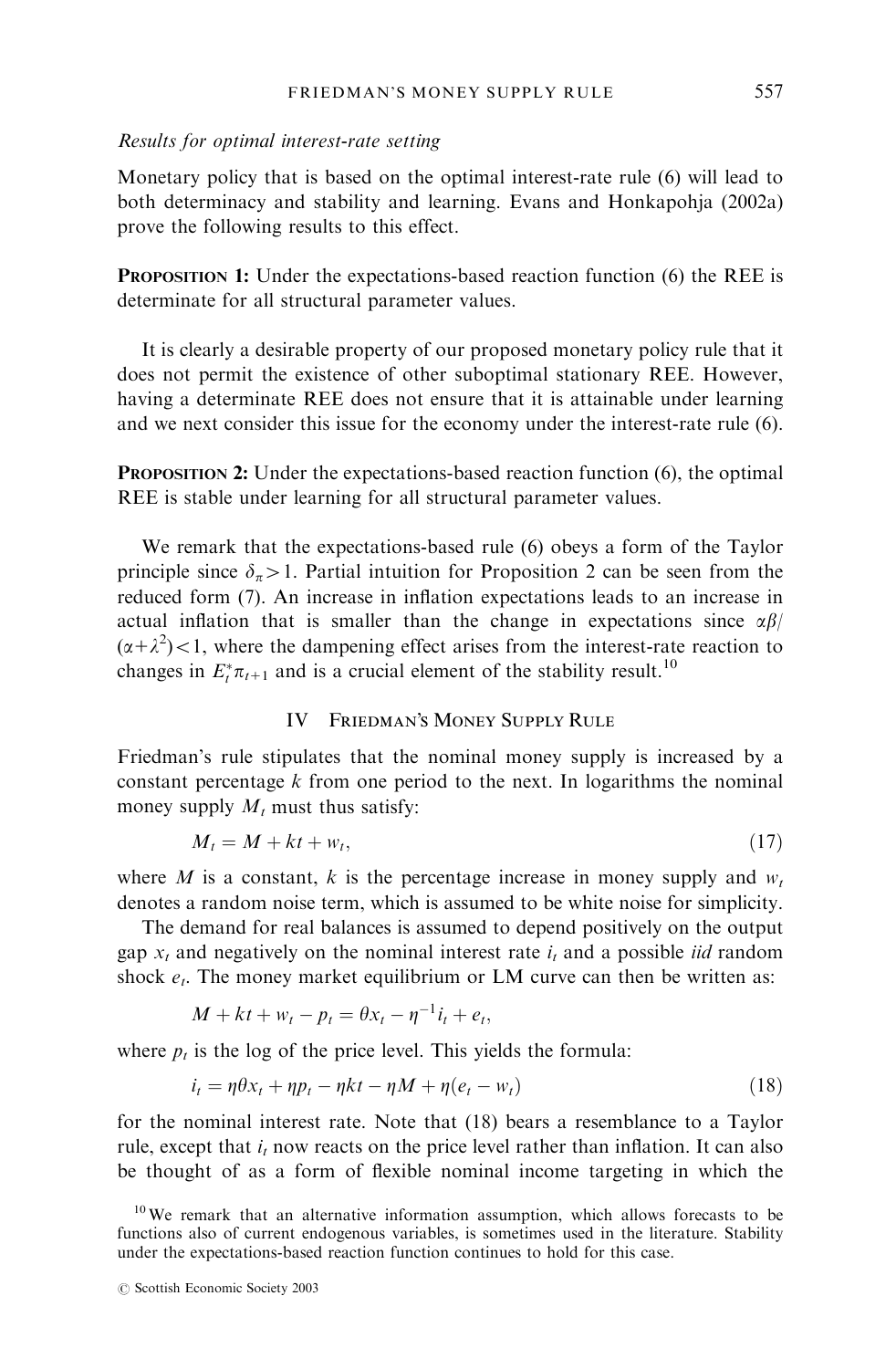weights on real output and prices are not constrained to be equal.<sup>11</sup> We also remark that, in contrast to (6), the interest rate under (18) responds to monetary shocks  $e_t$  and  $w_t$  and does not depend on the shocks in the IS and price setting equations.

Substituting (18) into the IS curve (1) leads to the expression:

$$
x_t = -\varphi\eta\theta x_t - \varphi\eta p_t + \varphi E_t^* \pi_{t+1}
$$
  
+  $\varphi\eta kt + E_t^* x_{t+1} + \varphi\eta M - \varphi\eta (e_t - w_t) + g_t,$  (19)

which together with the New Phillips curve (2) and the definition of the inflation rate:

$$
p_t = \pi_t + p_{t-1} \tag{20}
$$

yield the model to be analyzed.

We first consider the perfect foresight steady state when there are no random shocks. It is easily computed as:

$$
x_t = \lambda^{-1}(1-\beta)k, \quad \pi_t = k \quad \text{and} \quad p_t = a + kt,
$$

where  $a = M - \theta \lambda^{-1} (1 - \beta) k$ .

The next step is to write the model in deviation form from the non-stochastic steady state. Using the same notation  $x_t$ ,  $\pi_t$  and  $p_t$  for the deviated variables we have the matrix form:

$$
\begin{pmatrix}\n1 + \varphi \eta \theta & 0 & \varphi \eta \\
-\lambda & 1 & 0 \\
0 & -1 & 1\n\end{pmatrix}\n\begin{pmatrix}\nx_t \\
\pi_t \\
p_t\n\end{pmatrix}
$$
\n
$$
= \begin{pmatrix}\n1 & \varphi & 0 \\
0 & \beta & 0 \\
0 & 0 & 0\n\end{pmatrix}\n\begin{pmatrix}\nE_t^* x_{t+1} \\
E_t^* \pi_{t+1} \\
E_t^* p_{t+1}\n\end{pmatrix} + \begin{pmatrix}\n0 & 0 & 0 \\
0 & 0 & 0 \\
0 & 0 & 1\n\end{pmatrix}\n\begin{pmatrix}\nx_{t-1} \\
\pi_{t-1} \\
p_{t-1}\n\end{pmatrix} + \begin{pmatrix}\n\bar{g}_t \\
u_t \\
u_t \\
0\n\end{pmatrix},
$$
\n(21)

where  $\bar{g}_t = g_t - \varphi \eta (e_t - w_t)$ . The inverse of the matrix on the left hand side of (21) is:

$$
\begin{pmatrix} r & -\varphi\eta r & -\varphi\eta r \\ \lambda r & (1+\varphi\eta\theta)r\varphi\lambda\eta r \\ \lambda r & (1+\varphi\eta\theta)r & (1+\varphi\eta\theta)r \end{pmatrix},
$$

 $11$ <sup>11</sup> The case of nominal income targeting is studied in Mitra (2003).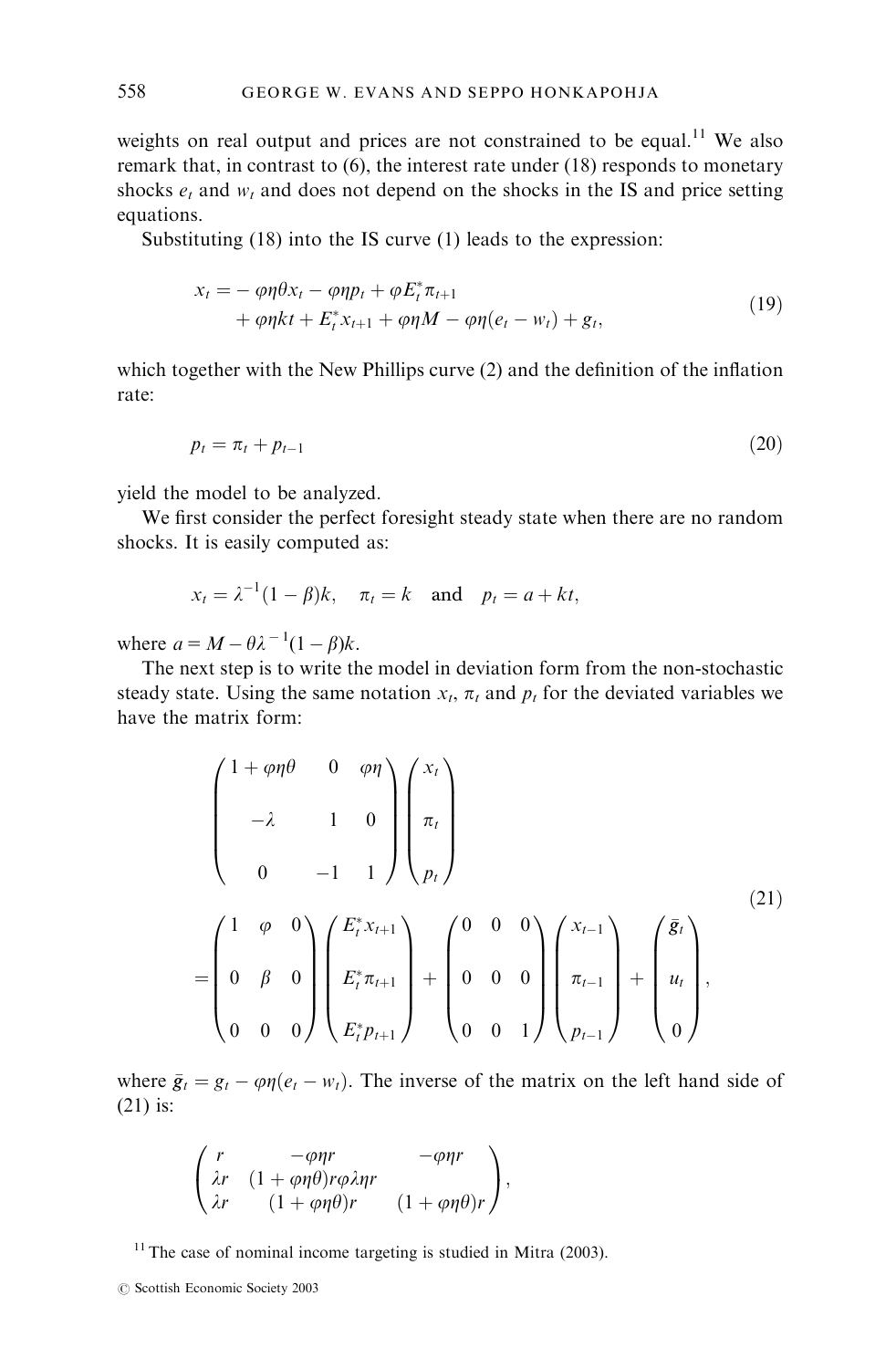where  $r^{-1} = 1 + \eta \varphi(\theta + \lambda)$ , and so we get the system:

$$
\begin{pmatrix}\n x_t \\
 \pi_t \\
 p_t\n\end{pmatrix} = \begin{pmatrix}\n r & r\varphi(1 - \beta\eta) & 0 \\
 r\lambda & r[\lambda\varphi + \beta(1 + \eta\theta\varphi)] & 0 \\
 r\lambda & r[\lambda\varphi + \beta(1 + \eta\theta\varphi)] & 0\n\end{pmatrix} \begin{pmatrix}\n E_t^* x_{t+1} \\
 E_t^* \pi_{t+1} \\
 E_t^* p_{t+1}\n\end{pmatrix} + \begin{pmatrix}\n 0 & 0 & r\eta\varphi \\
 0 & 0 & r\eta\lambda\varphi \\
 0 & 0 & r(1 + \eta\theta\varphi)\n\end{pmatrix} \begin{pmatrix}\n x_{t-1} \\
 \pi_{t-1} \\
 p_{t-1}\n\end{pmatrix}
$$
\n
$$
+ \begin{pmatrix}\n r & -\eta\varphi r \\
 \lambda r & (1 + \eta\varphi\theta)r \\
 \lambda r & (1 + \eta\varphi\theta)r\n\end{pmatrix} \begin{pmatrix}\n \bar{g}_t \\
 u_t\n\end{pmatrix}.
$$
\n(22)

Introducing the vector notation:

$$
z_t = \begin{pmatrix} x_t \\ \pi_t \\ p_t \end{pmatrix},
$$

we write (22) in the general form:

$$
z_t = FE_t^* z_{t+1} + G z_{t-1} + Hv_t.
$$
\n(23)

# **Determinacy**

Analysis of determinacy of the model can be done using the same general methodology that was outlined in Section III under the heading Determinacy for study of the model with interest-rate setting. Examining the reduced form (22) we note that the model has one predetermined variable  $p_{t-1}$ . Thus we introduce a new variable  $q_t = p_{t-1}$  and write (22) as:

$$
\begin{pmatrix}\n1 & 0 & 0 & -r\eta\varphi \\
0 & 1 & 0 & -r\eta\lambda\varphi \\
0 & 0 & 1 - r(1 + \eta\theta\varphi) \\
0 & 0 & 1 & 0\n\end{pmatrix}\n\begin{pmatrix}\nx_t \\
\pi_t \\
p_t \\
q_t\n\end{pmatrix}
$$
\n
$$
= \begin{pmatrix}\nr & r\varphi(1 - \beta\eta) & 0 & 0 \\
r\lambda & r[\lambda\varphi + \beta(1 + \eta\theta\varphi)] & 0 & 0 \\
r\lambda & r[\lambda\varphi + \beta(1 + \eta\theta\varphi)] & 0 & 0 \\
0 & 0 & 0 & 1\n\end{pmatrix}\n\begin{pmatrix}\nE_t^* x_{t+1} \\
E_t^* \pi_{t+1} \\
E_t^* \varphi_{t+1} \\
E_t^* \varphi_{t+1}\n\end{pmatrix}
$$
\n(24)

 $\odot$  Scottish Economic Society 2003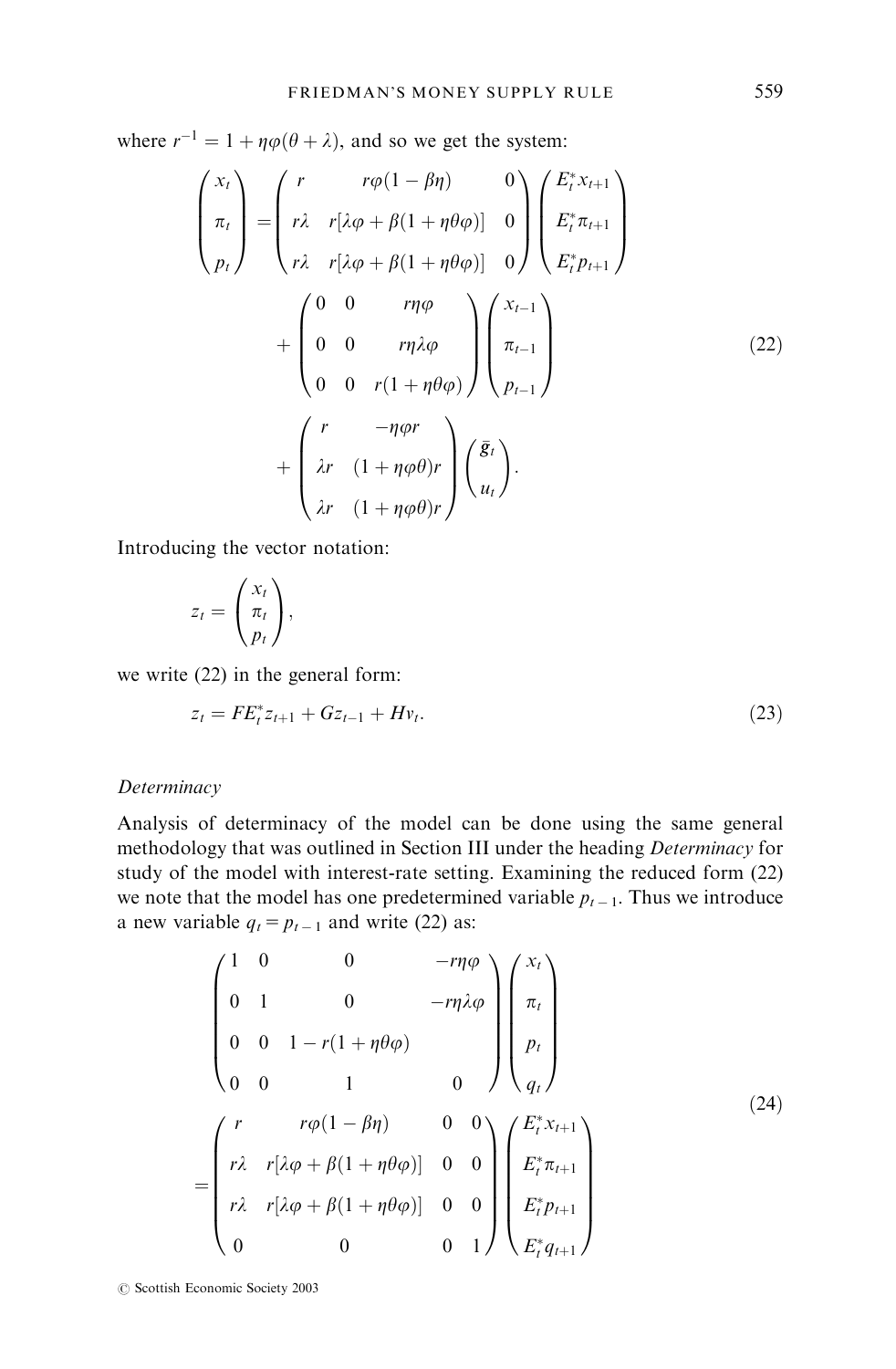or in symbolic form:

$$
A\hat{y}_t = BE_t^* \hat{y}_{t+1},
$$

where  $\hat{y}_t = (x_t, \pi_t, p_t, q_t)$ <sup>'</sup> and the matrices A and B are those specified by (24). Determinacy obtains when exactly three eigenvalues of the matrix  $A^{-1}B$  are inside the unit circle.

It is evident from (24) that it would be difficult to obtain general theoretical results on determinacy, and we thus examine the issue numerically.<sup>12</sup> We use two different sets of the calibrated parameter values, respectively suggested by Woodford (1996) and McCallum and Nelson (1999). Thus consider the examples:

Calibrated examples:

W:  $\eta = 0.053, \theta = 1, \varphi = 1, \lambda = 0.3, \beta = 0.95.$ MN:  $\eta = 0.090, \theta = 0.930, \varphi = 0.164, \lambda = 0.3, \beta = 0.99.$ 

For the shocks we assume that  $\mu = \rho = 0.4$  and that there are no monetary shocks. For the W and MN parameter values the eigenvalues of  $A^{-1}B$ are:

> W: 0, 0.563, 0.950 and 1.687; MN: 0, 0.843, 0.902 and 1.284.

We conclude:

Result 3: The Friedman k-percent rule leads to determinacy of equilibria.

We have expressed this as a 'result' rather than a proposition because it has been verified only for the two calibrated examples.

#### Stability under learning

As discussed above in Section III under the heading Stability under learning, we can focus on E-stability of the (determinate) REE in model (22) to determine the stability of the REE under adaptive learning.

We first derive convenient expressions for the REE. Since the model has only one lagged endogenous variable  $p_{t-1}$  we guess that the MSV REE takes the  $form: <sup>13</sup>$ 

$$
z_t = Cz_{t-1} + Kv_t,
$$
  
\n
$$
C = \begin{pmatrix} 0 & 0 & c_x \\ 0 & 0 & c_{\pi} \\ 0 & 0 & c_p \end{pmatrix}.
$$
\n(25)

<sup>12</sup>The Mathematica routines are available on request from the authors.

<sup>13</sup> Note that the shocks can be written as  $v_t$  since the monetary shocks were assumed away.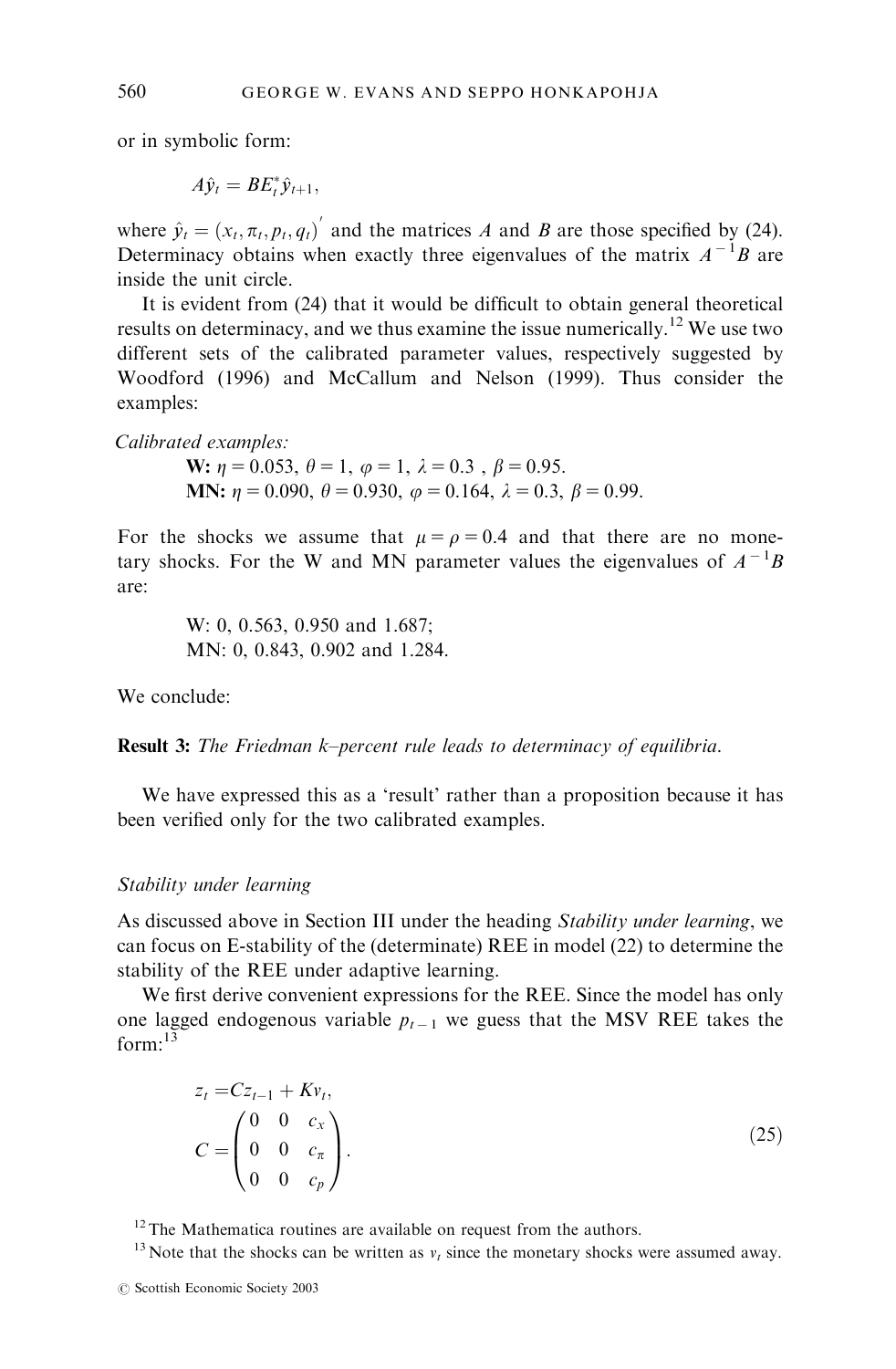Guessing that the REE has this form, we obtain that the REE must satisfy the equations:

$$
c_x = rc_x c_\pi + r\varphi (1 - \beta \eta) c_\pi c_p + r\eta \varphi,
$$
  
\n
$$
c_\pi = r\lambda c_x c_\pi + r[\lambda \varphi + \beta (1 + \eta \theta \varphi)] c_\pi c_p + r\eta \lambda \varphi,
$$
  
\n
$$
c_p = r\lambda c_x c_\pi + r[\lambda \varphi + \beta (1 + \eta \theta \varphi)] c_\pi c_p + r(1 + \eta \theta \varphi)
$$
\n(26)

and

$$
[I-(I\otimes FC)-(V\otimes F)]\text{vec }K=\text{vec }H,
$$

where vec refers to vectorization of the matrix. For the calibrated examples above the stationary RE solution is for W calibration:

$$
\bar{c}_x = 0.592837, \bar{c}_\pi = 0.407163, \bar{c}_p = 0.592837,
$$
\n
$$
\bar{K} = \begin{pmatrix} 1.17984 & -0.76523 \\ 0.35156 & 0.76523 \\ 0.35156 & 0.76523 \end{pmatrix}
$$

and for MN calibration:

$$
\bar{c}_x = 0.169118, \bar{c}_\pi = -0.221386, \bar{c}_p = 0.778614,
$$

$$
\bar{K} = \begin{pmatrix} 1.49239 & -0.28026 \\ 0.54389 & 0.54389 \\ 0.54389 & 0.54389 \end{pmatrix}.
$$

To study E-stability one postulates that the agents in the economy have perceived law of motion (PLM) that takes the form:

$$
z_t = a + Cz_{t-1} + Kv_t,
$$

where the parameter vector a and the matrices C and K are in general not equal to the REE values. Agents forecast using the PLM, which leads to forecast functions:<sup>14</sup>

$$
E_t^* z_{t+1} = (I + C)a + C^2 z_{t-1} + (CK + KV)v_t.
$$

This forecast function is substituted into (23), which yields the temporary equilibrium given the forecasts or the actual law of motion (ALM):

$$
z_t = F(I + C)a + (FC^2 + G)z_{t-1} + [F(CK + KV) + H]v_t.
$$

The E-stability condition is that all eigenvalues of the matrices:

$$
F(I+\bar{C}), \bar{C}' \otimes F + I \otimes F\bar{C} \text{ and } I \otimes F\bar{C} + V \otimes F
$$

have real parts less than one.  $\otimes$  again denotes the Kronecker product.

<sup>14</sup>As was done earlier, it is assumed that the agents do not see the current value of  $z_t$  when they form expectations. This is a standard assumption in the literature.

 $\circ$  Scottish Economic Society 2003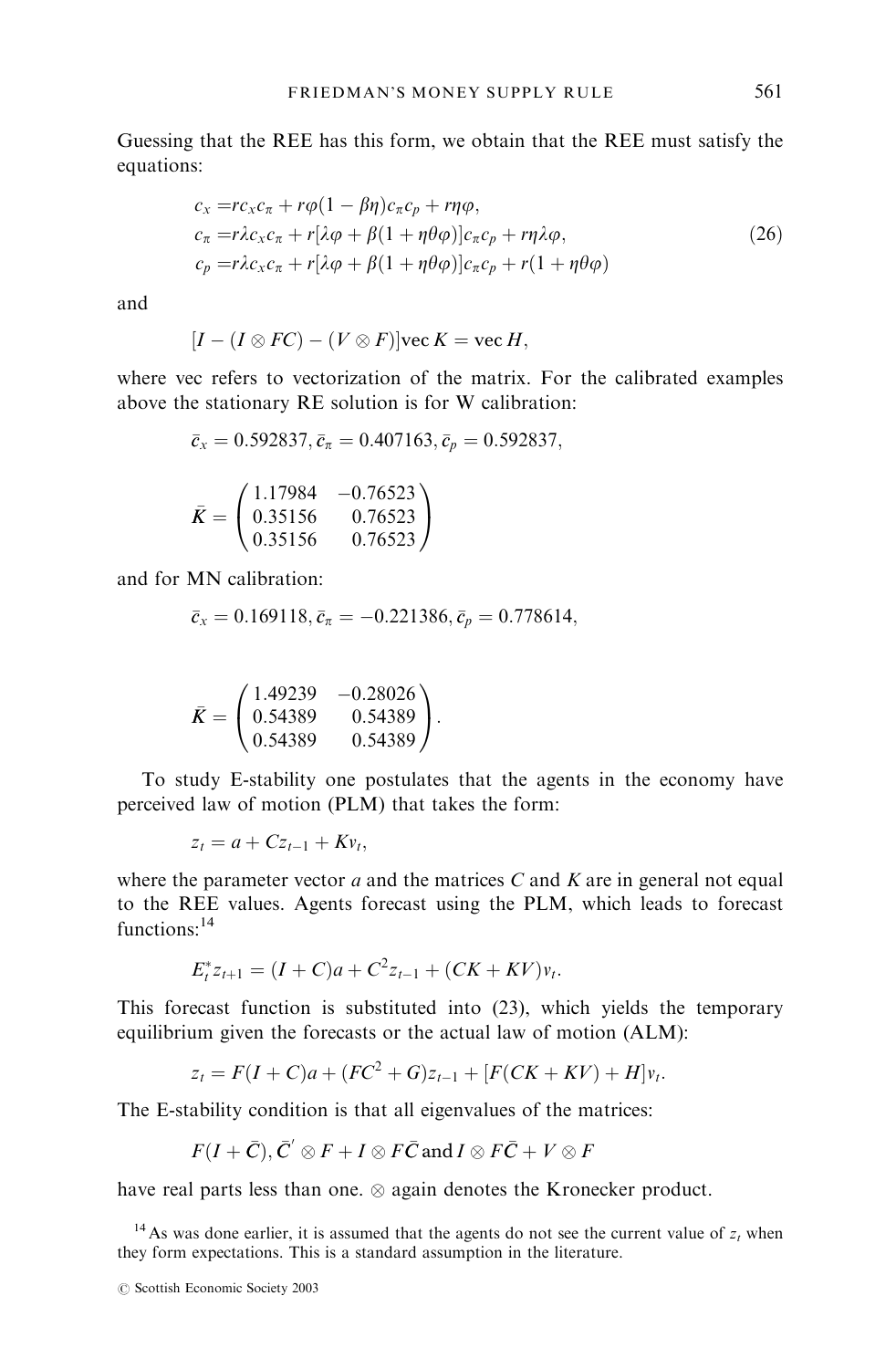Analytical results on E-stability cannot be obtained in view of the complexity of the model. We thus evaluated numerically the eigenvalues of these matrices using the calibrated examples specified above. For W calibration the eigenvalues of  $F(I + \bar{C})$  are  $-7.85046 \times 10^{-17}$ , 0.576656 and 0.913702. The eigenvalues of  $\bar{C}' \otimes F + I \otimes F\bar{C}$  are  $-0.661714$ ,  $0.307057 \pm 0.0595477i$ ,  $3.44306 \times 10^{-16}$  and four eigenvalues equal to zero. The eigenvalues of  $I \otimes F\bar{C} + V \otimes F$  are 0.21117,  $-0.01206$  and 0 where each of these is a double root. For MN calibration the eigenvalues of  $F(I + \bar{C})$  are 0, and 0.868719+0.0490926i. The eigenvalues of  $\bar{C}' \otimes F + I \otimes F\bar{C}$  are  $-0.27847$  (twice), 0.645542 + 0.0717222*i*, and five eigenvalues equal to zero. The eigenvalues of  $I \otimes F\overline{C} + V \otimes F$  are 0.27627, 0.251457 and 0 where each of these is a double root.

We conclude:

Result 4: Under the Friedman k-percent rule the REE is stable under learning.

Results 3 and 4 might seem surprising since for calibrated parameter values the coefficients of  $x_t$  and  $p_t$  in the interest rate relation (18) are small. However, note that the interest rate in (18) feeds back on the price level and not the inflation rate and it is this feature that generates both determinacy and stability under learning. Numerical investigation indicates that as  $\eta \downarrow 0$  then the economy approaches the borderline to indeterminacy and instability. This corresponds to the case in which money demand is infinitely interest-rate elastic. In contrast, when  $\eta$  is large, determinacy and E-stability are easily satisfied.

### Welfare comparison

We now compare the performance of the Friedman rule to optimal policy under commitment. (The Appendix outlines the method of calculating welfare losses.) In this comparison we assume that the monetary shocks are both zero. Monetary shocks would feed into the behavior of output gap and inflation through the term  $\bar{g}_t$  in (21) under the Friedman rule. In contrast, monetary shocks play no role under an interest-rate policy, since both money demand and supply are then endogenous but do not affect the welfare loss.

We need to fix some additional parameters for this computation and choose  $\alpha = 0.1$ ,  $\sigma_g^2 = 1$  and  $\sigma_u^2 = 0.5^2$ . For the two calibrations we get the following values for the loss function under the Friedman rule (denoted as  $W_{Fr}$ ) and under the optimal expectations-based rule with commitment (denoted as  $W_{EB}$ ):

**W:** 
$$
W_{Fr} = 0.423826
$$
,  $W_{EB} = 0.172182$   
**MN:**  $W_{Fr} = 0.830019$ ,  $W_{EB} = 0.169408$ .

Compared to the optimal policy the Friedman rule delivers quite poor welfare results, at least for these calibrations.<sup>15</sup>

 $<sup>15</sup>$  In fact even the optimal discretionary policy does much better than the Friedman rule for</sup> these parameter settings, yielding welfare losses of  $W = 0.205592$  and  $W = 0.20999$  for the W and MN calibrations, respectively.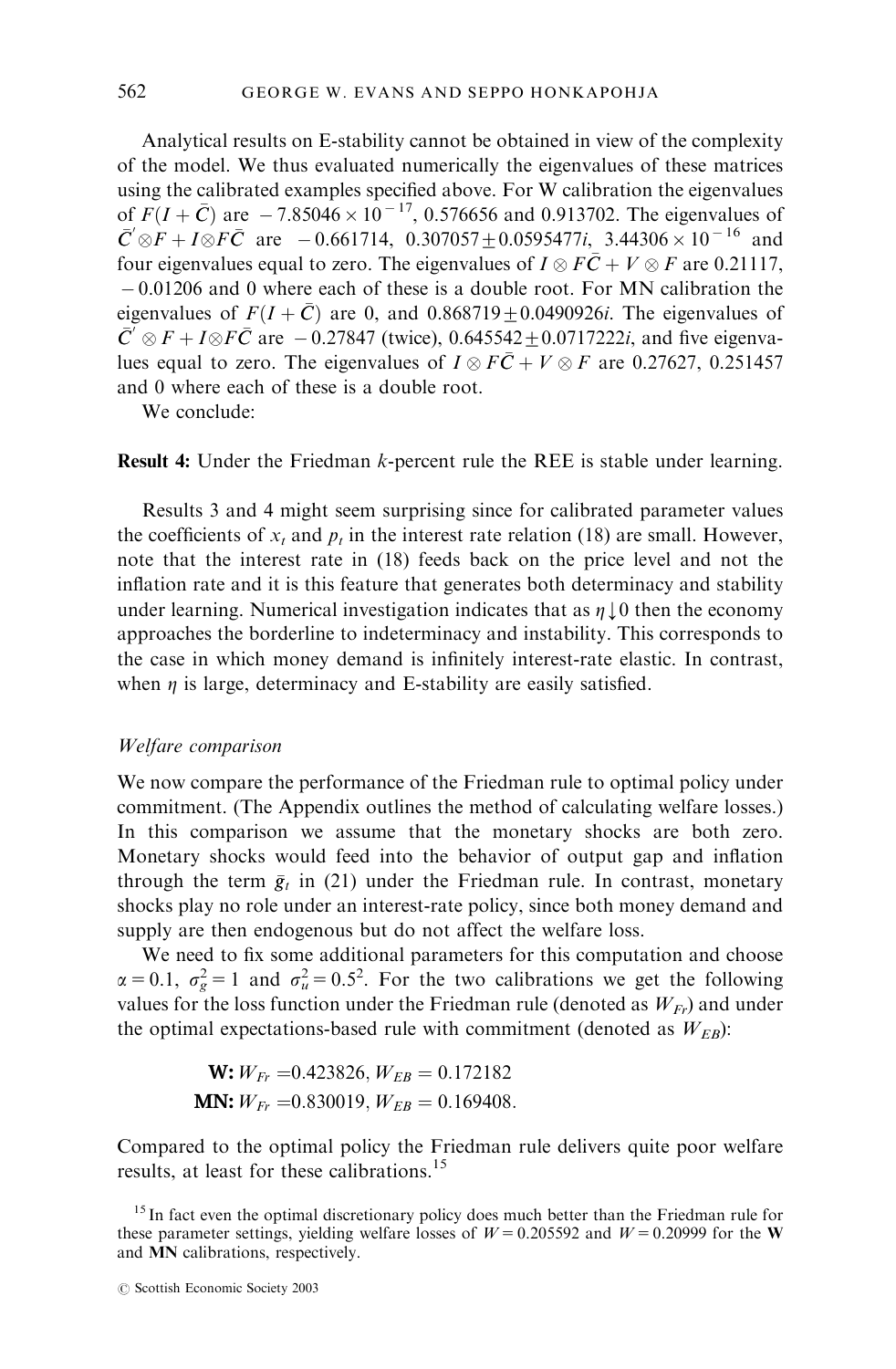These comparisons give the welfare for the REE, i.e. they can be viewed as the welfare achieved asymptotically. It would also be of interest to consider the speed of convergence of the learning under the two monetary policy rules, which would have transitional effects on welfare. It is known that the speed of convergence is governed by the eigenvalues of the T-map used to define Estability. In particular, the asymptotic speed of convergence is controlled by the largest real part of the eigenvalues of the T-map, see Chapter 7 of Evans and Honkapohja (2001): convergence is slower the closer the real part of this dominant eigenvalue is to one. For the particular calibrations used above we have the following values:

W: EigFr ¼0:914; EigEB ¼ 0:203 MN: EigFr ¼0:869; EigEB ¼ 0:209:

Thus for these calibrations convergence to REE under the expectations-based rule would be much faster than under the Friedman rule. These results are, however, sensitive on parameter values. In particular, for the expectations-based rule the value of Eig increases as  $\alpha$  is increased. Similarly, for the Friedman rule the value of Eig depends sensitively on  $\eta$ : higher values of  $\eta$  lead to faster convergence.

# V Concluding Remarks

We began by reviewing the results on optimal interest-rate policy, and presented an implementation that achieves both determinacy and stability under learning of the optimal REE. This optimal policy rule relies on strong feedback from the expectations of private agents, and also requires knowledge of key structural parameters for the economy. Clearly, these are strong informational requirements. However, simpler open-loop interest-rate rules, for example those depending only on exogenous shocks, fail to be stable under learning and also suffer from indeterminacy problems.

Friedman's money supply rule has a major advantage in terms of simplicity. We first examined whether the Friedman  $k$ -percent money supply rule leads to determinacy of equilibria. Due to the complexity of the model, analytical results were not obtainable. However, numerical analysis indicated that Friedman's rule does lead to determinate equilibria. We then considered whether the unique stationary REE is stable under learning. Here we employed the concept of E-stability which is known to provide necessary and sufficient conditions for convergence of least squares learning rules. Again, numerical analysis showed that Friedman's money supply rule delivers an REE that is stable under learning.

Finally, we studied the performance of Friedman's rule in terms of the quadratic objective function that can approximate the welfare loss of the economy. In both calibrations of the model, Friedman's rule leads to high welfare losses relative to those that are attained when monetary policy is conducted in terms of the optimal interest-rate rule.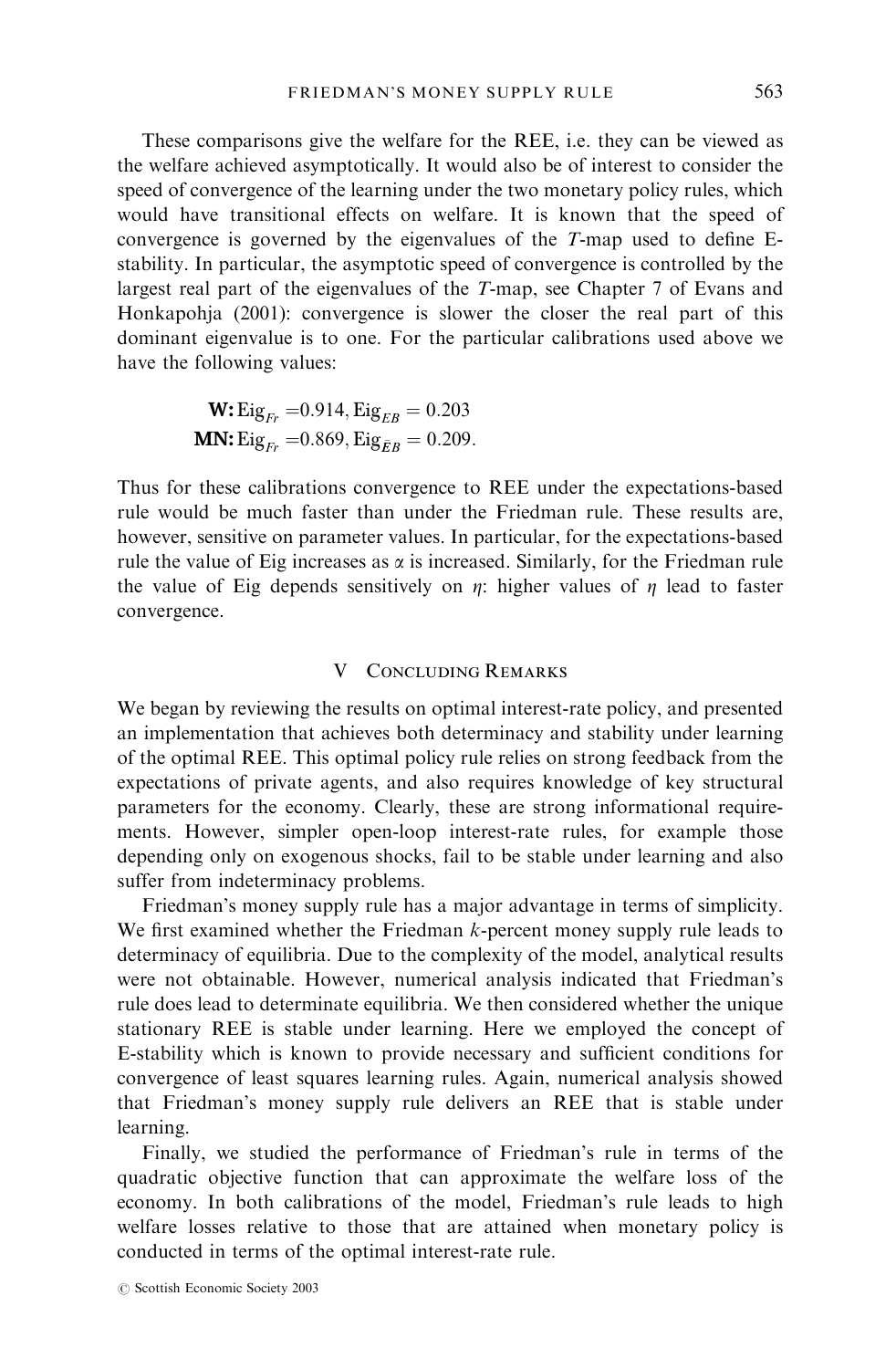We conclude that, while Friedman's money supply rule performs well in terms of determinacy and stability under learning, its performance is relatively poor in terms of welfare loss. According to these results, the choice of the monetary instrument presents a dilemma. If a simple open loop policy is desired, the money supply provides a superior instrument relative to the interest rate since the latter fails the basic tests of determinacy and learnability. Yet in terms of welfare loss, an open loop money supply policy delivers poor results. There may exist simple money supply feedback policies that are much better in terms of attained welfare, but whether they would pass the basic tests of determinacy and learnability is a question that would need to be explicitly examined.

Another way to extend the analysis would be to incorporate explicitly structural parameter uncertainty into the calculations. The expectations-based rule requires knowledge of structural parameters. We show elsewhere that the policymaker could obtain consistent estimates of the required structural parameters even when private agents are following adaptive learning rules; see Evans and Honkapohja (2003a). However, at any moment of time policymakers face uncertainty about these parameters and one could numerically investigate the welfare implications of using a version of the expectations-based rule that allows for this uncertainty.

# **ACKNOWLEDGEMENTS**

The authors thank the referees for their comments. Financial support from the US National Science Foundation, the Academy of Finland, Yrjo¨ Jahnsson Foundation, Bank of Finland and Nokia Group is gratefully acknowledged. The views expressed are those of the authors and do not necessarily reflect the views of the Bank of Finland.

#### **APPENDIX**

## Welfare computation

We calculate the expected welfare loss of the stationary REE, which is  $1/(1 - \beta)$ times

$$
W=E(\alpha x_t^2+\pi_t^2).
$$

In the case of the interest-rate rule (6) the REE solution  $y_t = \overline{b}y_{t-1} + \overline{c}y_t$  can be written as:

$$
\begin{pmatrix} y_t \\ v_t \end{pmatrix} = \begin{pmatrix} \bar{b} & \bar{c}V \\ 0 & V \end{pmatrix} \begin{pmatrix} y_{t-1} \\ y_{t-1} \end{pmatrix} + \begin{pmatrix} \bar{c} \\ I \end{pmatrix} \tilde{v}_t,
$$

where  $\tilde{v}_t = (\tilde{g}_t, \tilde{u}_t)'$  and  $\bar{b}$  and  $\bar{c}$  are the REE values under the specified interestrate rule, or:

$$
\zeta_t = R\zeta_{t-1} + S\tilde{v}_t
$$

where  $\zeta'_t = (y'_t, v'_t)$ . Letting  $\Sigma = \text{Var}(\tilde{v}_t)$  denote the covariance matrix of the shocks  $\tilde{v}_t$ , the stationary covariance matrix for  $\xi_t$  satisfies: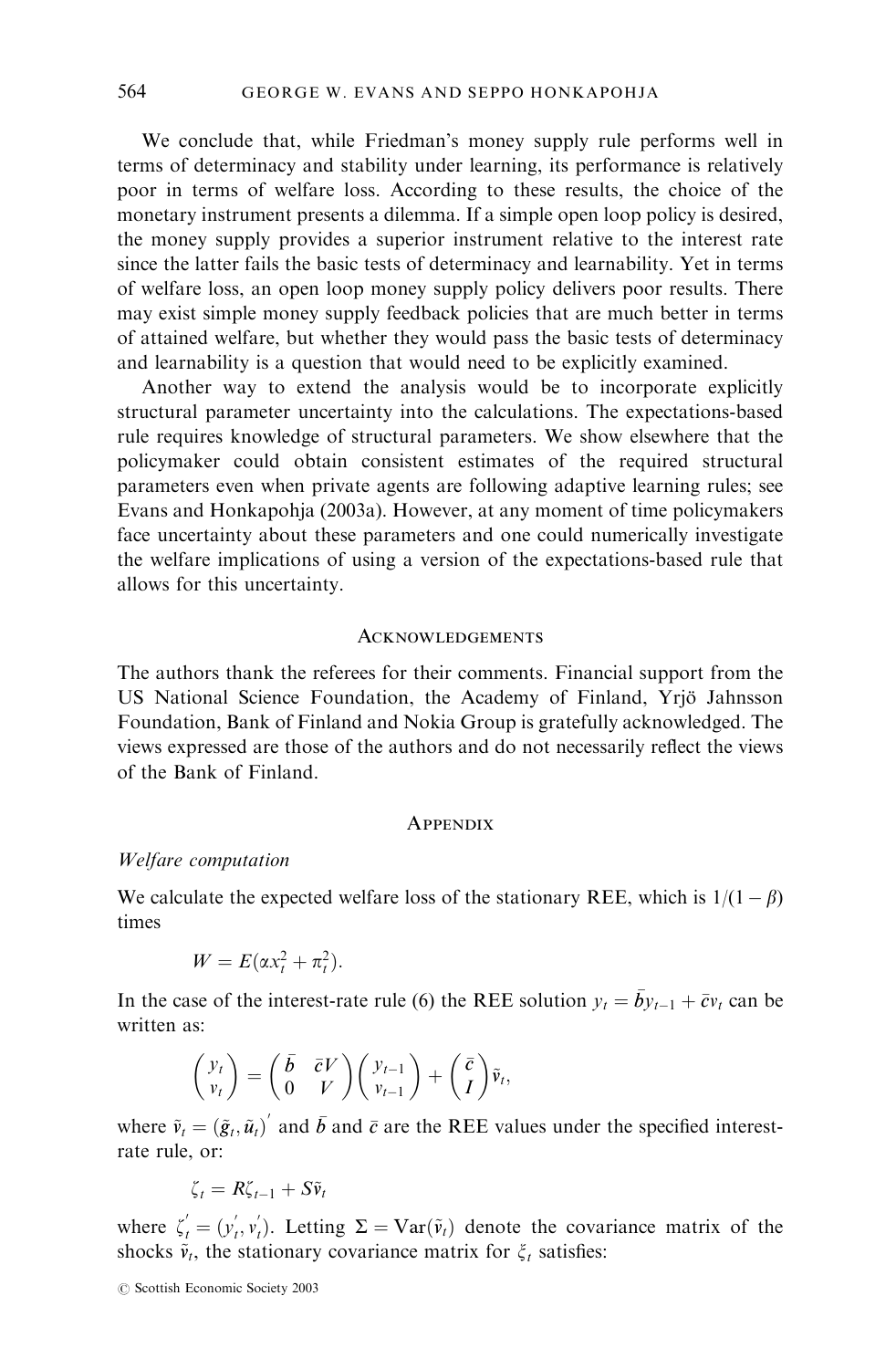$$
Var(\zeta_t) = RVar(\zeta_t)R^{'} + S\Sigma S^{'}
$$

or in vectorized form:

$$
\text{vec}(\text{Var}(\zeta_t)) = [I - R \otimes R]^{-1} \text{vec}(\text{S}\Sigma \text{S}'). \tag{27}
$$

The variance of output gap and inflation can be read off from (27).

In the case of the money supply rule (17) we instead use the MSV solution (25) with  $C = \overline{C}$  and  $K = \overline{K}$ , so that:

$$
\begin{pmatrix} z_t \\ v_t \end{pmatrix} = \begin{pmatrix} \bar{C} & \bar{K}V \\ 0 & V \end{pmatrix} \begin{pmatrix} z_{t-1} \\ v_{t-1} \end{pmatrix} + \begin{pmatrix} \bar{K} \\ I \end{pmatrix} \tilde{v}_t
$$

and  $\hat{\zeta}'_t = (z'_t, v'_t)$  is used in place of  $\zeta'_t$  in the computations.

## **REFERENCES**

- ALTUG, S., CHADHA, J. S. and NOLAN, C. (eds.) (2003). Dynamic Macroeconomic Theory. Cambridge UK: Cambridge University Press, forthcoming.
- BERNANKE, B. and WOODFORD, M. (1997). Inflation forecasts and monetary policy. Journal of Money, Credit, and Banking, 24, pp. 653–84.
- BULLARD, J. and MITRA, K. (2001). Determinacy, learnability and monetary policy inertia. Working paper (www.stls.frb.org/research/econ/bullard).
- BULLARD, J. and MITRA, K. (2002). Learning about monetary policy rules. Journal of Monetary Economics, 49, pp. 1105–29.
- CHADHA, J. S. and NOLAN, C. (2003). On the interaction of monetary and fiscal policy. In Altug, Chadha and Nolan (2003).
- CLARIDA, R., GALI, J. and GERTLER, M. (1999). The science of monetary policy: a new Keynesian perspective. Journal of Economic Literature, 37, pp. 1661–707.
- EVANS, G. W. and HONKAPOHJA, S. (2001). Learning and Expectations in Macroeconomics. Princeton, New Jersey: Princeton University Press.
- EVANS, G. W. and HONKAPOHJA, S. (2002a). Monetary policy, expectations and commitment. Mimeo (www.valt.helsinki.fi/RAKA/seppo.hmtl, and http://darkwing.uoregon.edu/  $\sim$  gevans/).
- EVANS, G. W. and HONKAPOHJA, S. (2002b). Policy interaction, learning and the fiscal theory of prices. Mimeo (www.valt.helsinki.fi/RAKA/seppo.hmtl, and http://darkwing. uoregon.edu/ $\sim$ gevans/).
- EVANS, G. W. and HONKAPOHJA, S. (2003a). Adaptive learning and monetary policy design. Journal of Money, Credit and Banking. Forthcoming.
- EVANS, G. W. and HONKAPOHJA, S. (2003b). Expectations and the stability problem for optimal monetary policies. Review of Economic Studies. Forthcoming.
- FEDERAL RESERVE BANK, K. C. (1999). New Challenges for Monetary Policy. Kansas City: Federal Reserve Bank of Kansas City.
- FRIEDMAN, M. (1948). A monetary and fiscal framework for monetary stability. American Economics Review, 38, pp. 245–64.
- FRIEDMAN, M. (1959). A Program for Monetary Stability. New York: Fordham University Press.
- HOWITT, P. (1992). Interest rate control and nonconvergence to rational expectations. *Journal* of Political Economy, 100, pp. 776–800.
- MCCALLUM, B. T. (2002). The fiscal theory of the price level is not learnable. Mimeo: Carnegie Mellon University.
- MCCALLUM, B. T. and NELSON, E. (1999). Performance of operational policy rules in an estimated semi-classical model. In Taylor (1999), pp. 15–45.
- MITRA, K. (2003). Desirability of nominal GDP targeting under adaptive learning. Journal of Money, Credit, and Banking, 35, pp. 197-220.
- SVENSSON, L. E. (1999). Inflation targeting as a monetary policy rule. Journal of Monetary Economics, 43, pp. 607–54.